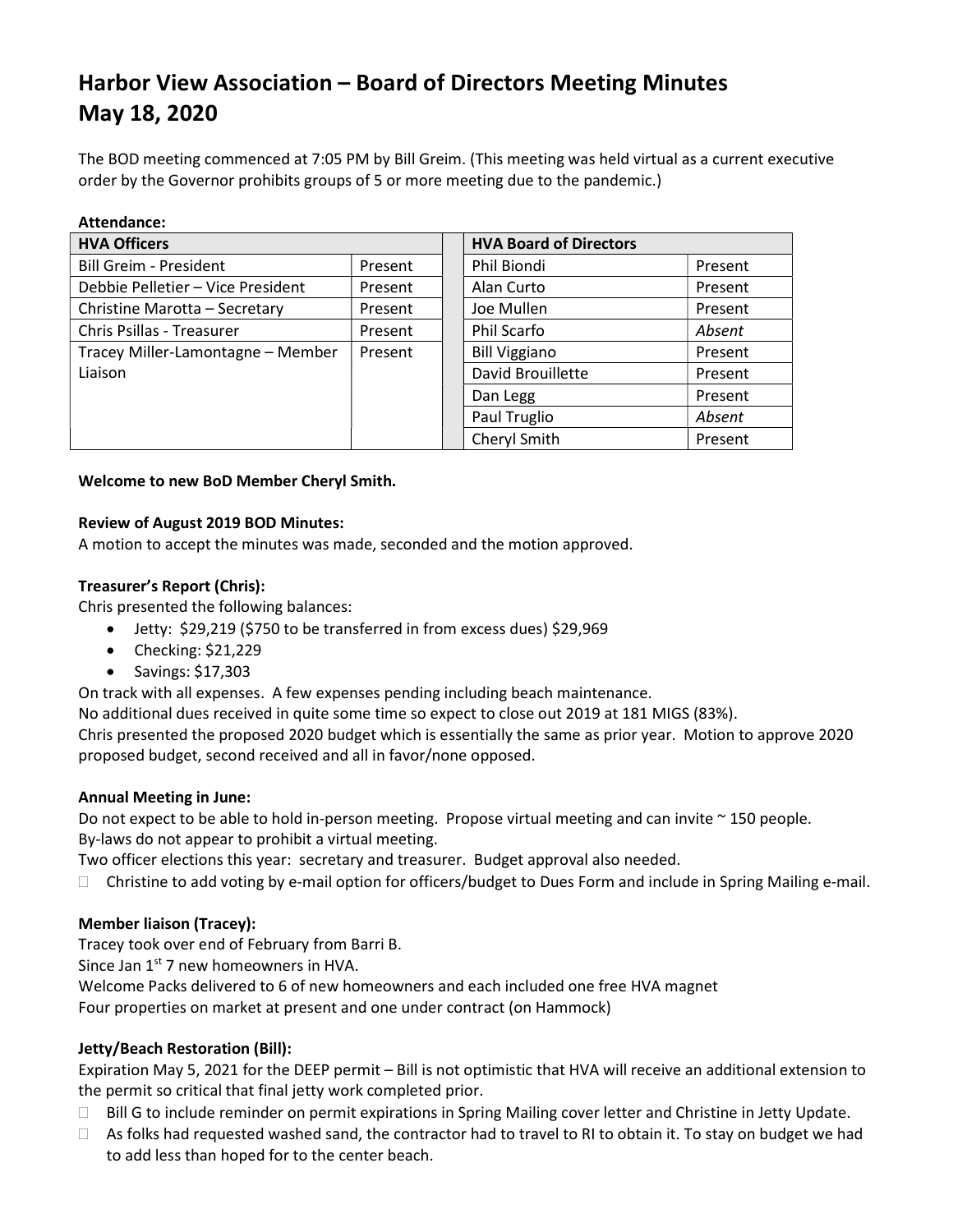Additional stone was added to Center Beach along back wall while we were adding sand. The stone was paid for by two homeowners after brief discussion with Bill G.

Per Joe it should not have been added without BOD discussion/approval and it's encroaching on beach property. BoD discussed and agreed that we should not be losing any beach property as it is limited already in Center Beach – and especially with new social distancing requirements. This was deemed a misunderstanding and will be addressed.

 $\Box$  Bill G to reach out to homeowners to discuss removal/relocation of the stone

BoD raised question: could the jetties benefit from the stone that needs to be removed – possibly Jetty #2 which was rebuilt last year?

Bill G built a new picnic table for North Beach and it looks great. Thanks Bill!

# Fence Update (Bill G):

Fence at the Kelsey Rd property will be moved off the right-of-way as requested by the HVA BoD. The homeowner agreed.

# Beach Opening:

Technically the beaches are open already.

An e-mail was sent out several weeks ago reminding folks of social distancing requirements.

The BoD will need to keep apprised of any potential issues and reconvene as needed to address.

## Committee Reports – Social (Christine):

The Social Committee has not met yet this year and do not expect to until possibly late June. Proposed yoga sessions this year again by member Denise with a fee of \$10 with half to jetty fund. BoD had no objections provided Social Distancing is followed and participation will be on a first-come/first serve basis All other activities will be cancelled at this point with reconsideration later in the summer.

## Old Business:

## Bike Path:

State grant (~\$7K) received for land they do not own. Bill reached out to current property owner without success. Will continue to be monitored.

## Lower Hammock:

Green looks great as new grass planted by the town has come in well. Bill proposed placing some planters at lower end and the BOD agreed. Still one area of concern and Bill to talk to town about potential dry well.

## Speed/slow Down Signs:

Tracey will place the green men this weekend in advance of Memorial Day weekend and asked Bill to include in Spring letter

## New Business:

## Rentals and Air B&Bs:

Several properties are believed to be listed on Air B&B and can present challenges – esp with large #s of people inhabiting single properties.

Per Alan there have been no decided cases in CT on allowance or prohibition of such.

Dave B cited a similar situation in New York with litigation involved.

## Web Master:

With Thad moving away this winter we are seeking a new Web Master.

 $\Box$  Christine to talk to potential candidates or bring up at the June Annual Virtual Meeting.